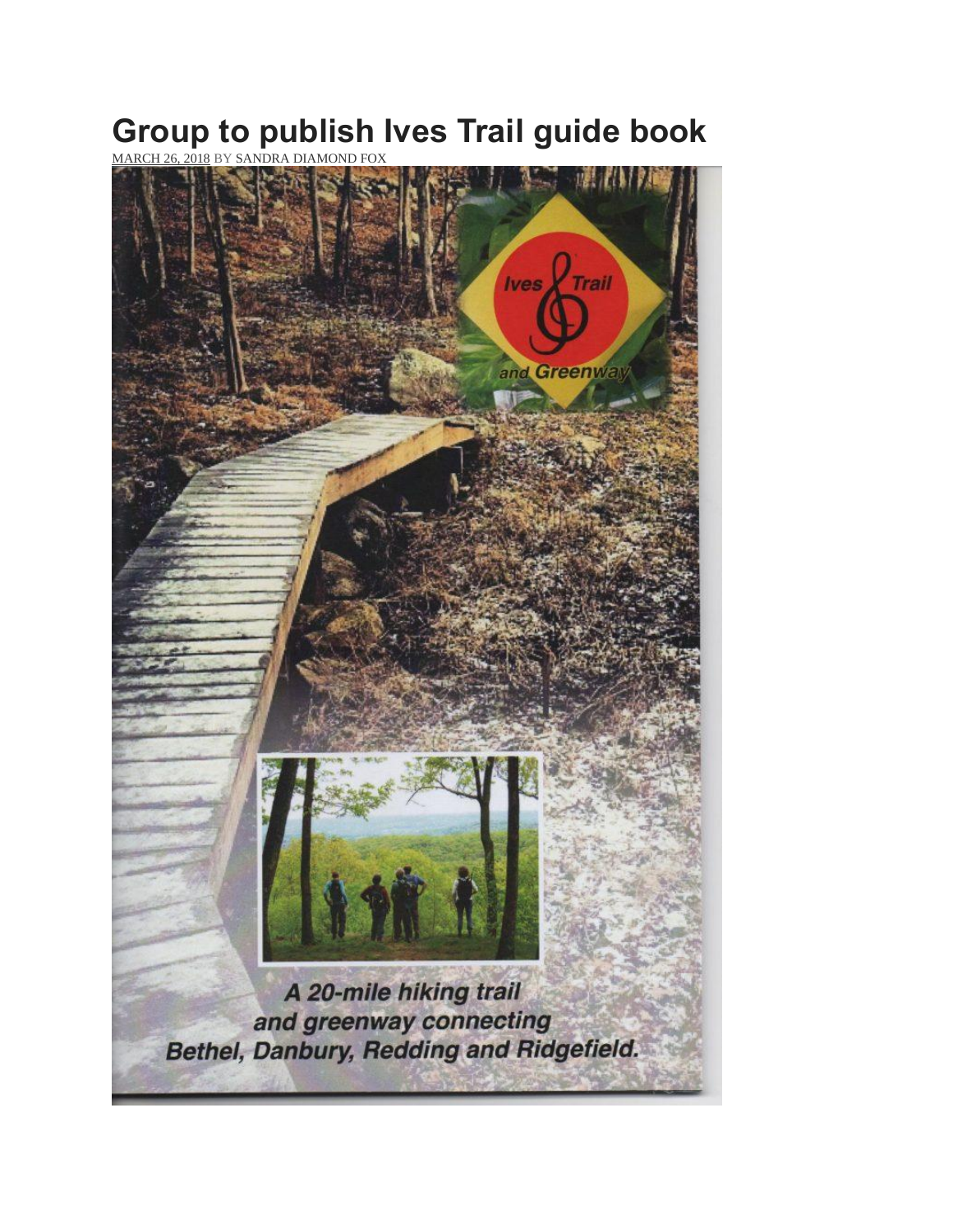The cover of the Ives Trail guide book, which is scheduled to be published in April. Where the Ives Trail begins to climb out of Bennett's Pond and up toward Pine and Wooster mountains in Ridgefield, it goes to a lookout where the late composer Charles Ives owned a building where he used to go for inspiration.

That's one of piece of trivia included in the Ives Trail Guide Book, which will be published in April by the Ives Trail Task Force Committee.

The book is all about the Ives Trail, an 18-mile continuous stretch of protected space that connects Redding, Danbury, Bethel, and Ridgefield.

The 40-page book contains four maps of four different areas of the trail, provides detailed descriptions of parts of the trail, and gives the history of different areas the trail goes through.

One piece of history discussed in the book is the Indian Trading Post, which was a fixture on Route 7 from 1952 until 2013, according to Richard DeWitt of Bethel, a member of the Ives Trail Task Force.

The book also talks about the various wildlife on the trail. A passage reads, "There are low areas that fill with water in late winter and spring but dry out later in the summer. These provide breeding areas for salamanders. The fact that the pool is dry for a good part of the year prevents any permanent aquatic species, such as fish, from populating the pool, which is crucial for salamander. Permanent aquatic life such as fish would prey on such

species.""Originally, there was a 12-foot-high tepee and several small cabins, as well as the log cabin which housed the store. It was burned down as an exercise for firemen and was rebuilt as the Elks Club Lodge," DeWitt said.

The book will be available for purchase at the main office at Tarrywile Park in Danbury, as well as at several locations that have yet to be determined.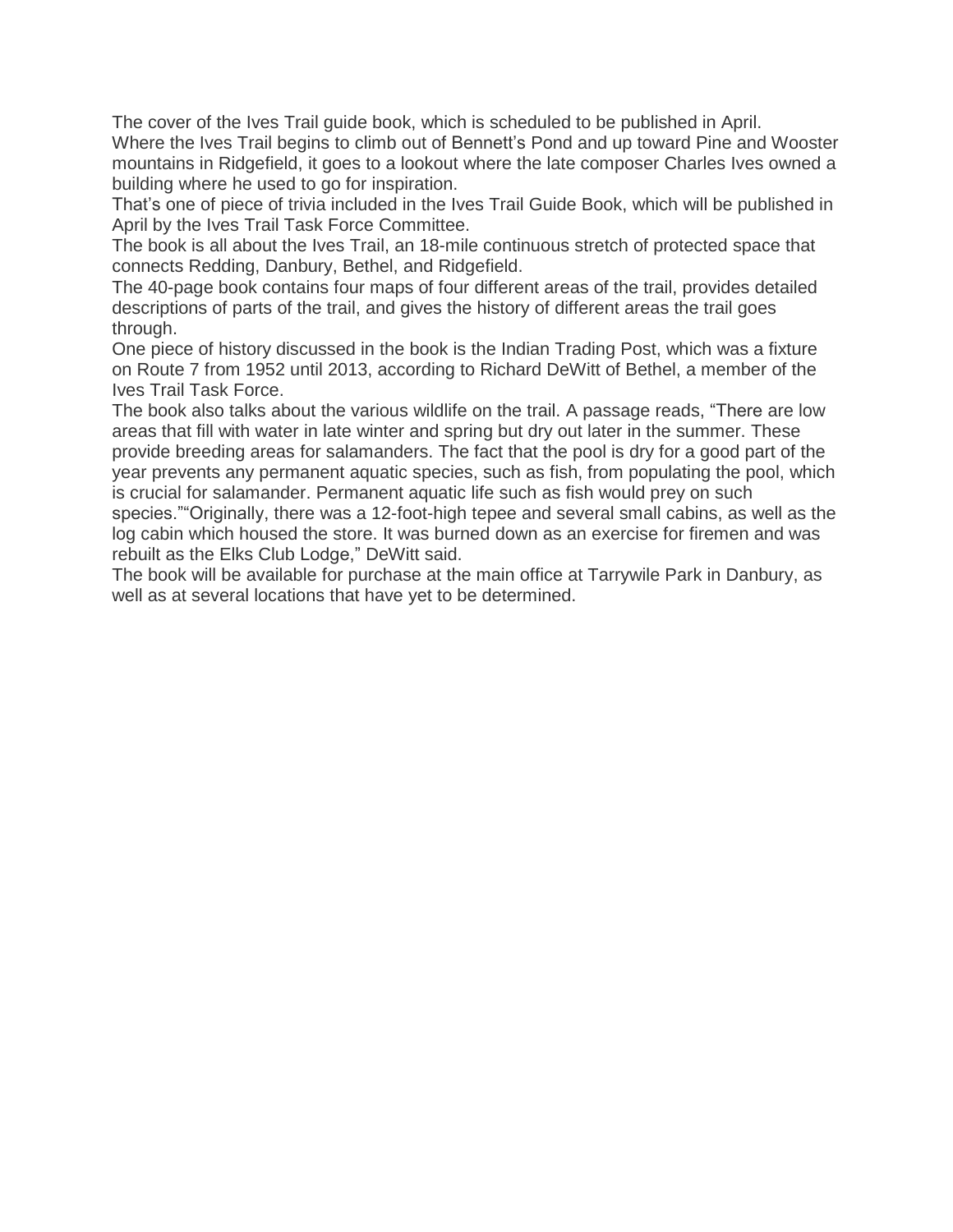Proceeds from the book will help support the trail.



From left, Steven Bayne and Rick DeWitt , two members of the Ives Trail Task Force, who meet regularly to clean up the trail.

## **Ives Trail Task Force**

The Ives Trail Task Force was appointed by Danbury Mayor Mark Boughton in 2003. Members of the group live mainly in four towns: Redding, Danbury, Bethel, and Ridgefield. Meetings rotate among the towns.

Work began on the trail in 2003. The task force has been meeting monthly since that time. It secured the final easements and permissions needed to complete the trail in 2012, with construction of the final trail segments completed by 2014.

The Ives Trail Task Force is supported by donations. Membership dues are \$20 a year. About five years ago, the task force formed a nonprofit group called the Ives Trail and Greenway Regional Association Inc. (ITGRA).

The Connecticut Department of Energy and Environmental Protection (DEEP) has officially designated the Ives Trail as one of the state's greenways.

"We are dedicated to maintaining the Ives Trail," task force Committee Chairman Mike Cunningham said.